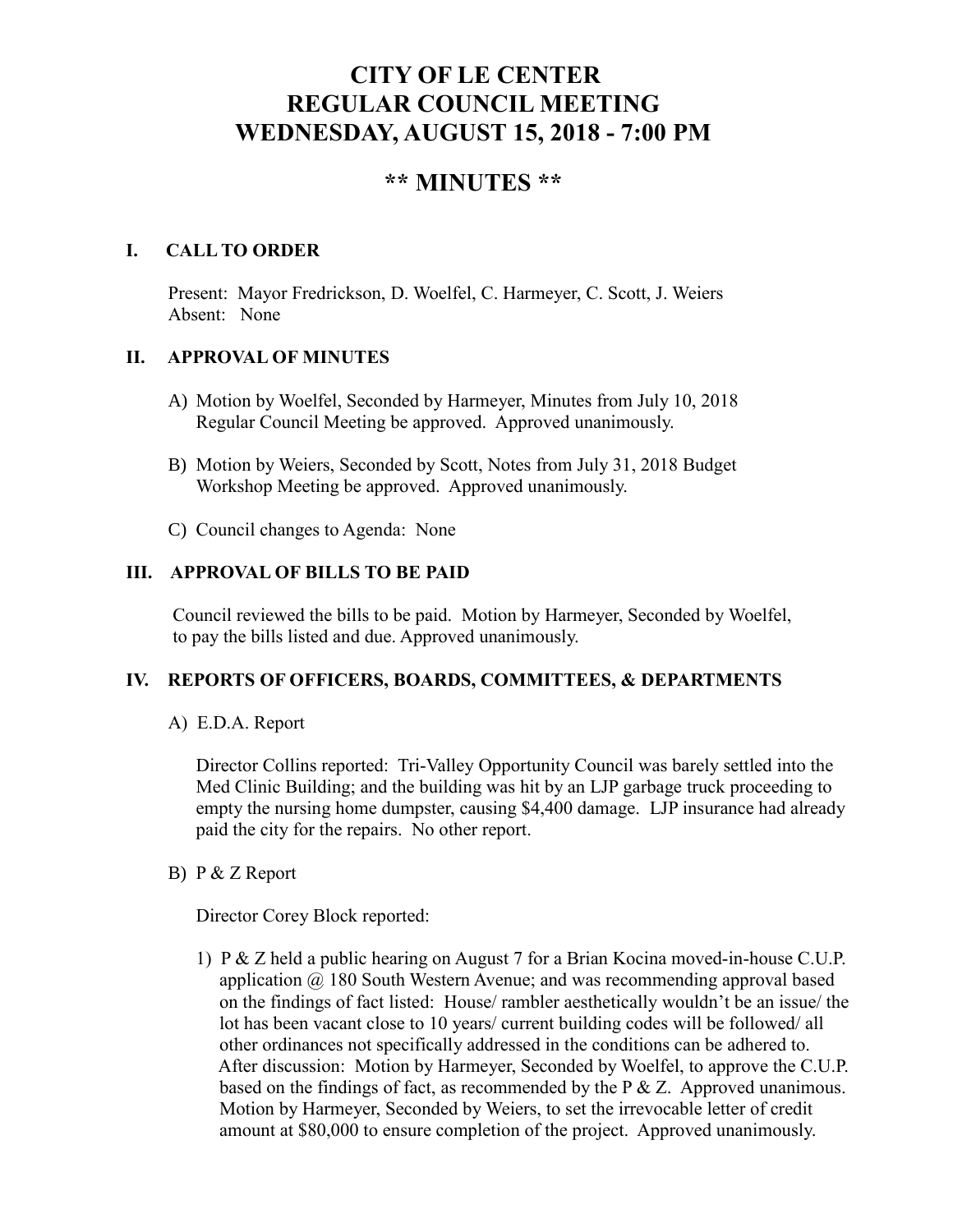- 2) Survey requirements were considered and discussed by the P & Z at council request. P & Z recommends surveys be required for new construction. Council asked P & Z to hold a public hearing offering both options for new consideration: yes- surveys are required OR no- surveys are not required if the builder can provide a set list of requirements in lieu of the formal survey. Hear testimony & make recommendation.
- 3) Discuss parking and outside storage regulations in residential zones: Atty Moran had provided some samples to P  $\&$  Z to look at, change, make recommendations. P & Z liked them; recommended them for new ordinances. Council generally liked the language too. Council asked  $P \& Z$  to hold the public hearing for possibly adding these ordinances to the city code of ordinances in the near future.
- C) Municipal Liquor Store

Manager Brad Collins gave the July report: Sales were \$80,986: down \$7,400 from June, and down \$3,700 from July 2017. YTD Rev. up by \$14,600 & YTD Exp. up by \$33,615. July GP margin =  $35.08\%$ . Food GP =  $30.81\%$ . Collins also reported: July month was slow. Aug. events include: County Fair, Pre-season Football, etc. Note: Sat. Sept. 22 will be the 70<sup>th</sup> anniversary celebration of the Municipal Liquor Store in the city.

D) Police Department

.

Police Chief Pfarr reported on the police activities for month of July: 182 calls  $\omega$  2,713 miles patrolled/ total calls up 26%, total miles up 2% for the year. Pfarr also reported: July slow/ couple drug busts in city w/ Drug Task Force/ looking to hire a new P.T. officer/ will soon attend training in Colorado with new hire Bryan Tupy.

E) Water, Sewer, Streets, Parks Departments

Public Works Supt. Curt Roemhildt reported:

- Streets- CenterPoint Energy = all main lines installed; now working on service lines.
- Shop- Overhead garage doors are installed; but no working automatic openers yet.
- Sewer- consider new water pump: use at WWTP, use at lift stations, use at the pool. Prices: \$39,880 for 1600 gpm vs. \$42,590 for 3200 gpm. Would pay for from capital improvements of the sewer fund. Will move water and solids at the WWTP. After discussion: Motion by Fredrickson, Seconded by Scott, to purchase the  $6" - 3200$  gpm pump for \$42,590. Approved unanimously.
- F) Bolton & Menk Engineering

 Engineer Hawbaker reported: Sunrise Avenue project is 90% completed/ Selly Excav. DID sign a one year guarantee statement on the project performance.

G) Pool Report

 Pool Mgr. Dinwiddie reported: July Report: two teen nights went well/ private party was cancelled/ L.S. County Posse (\$344.50) & LC Sportsmen (\$300) donations rec'd.